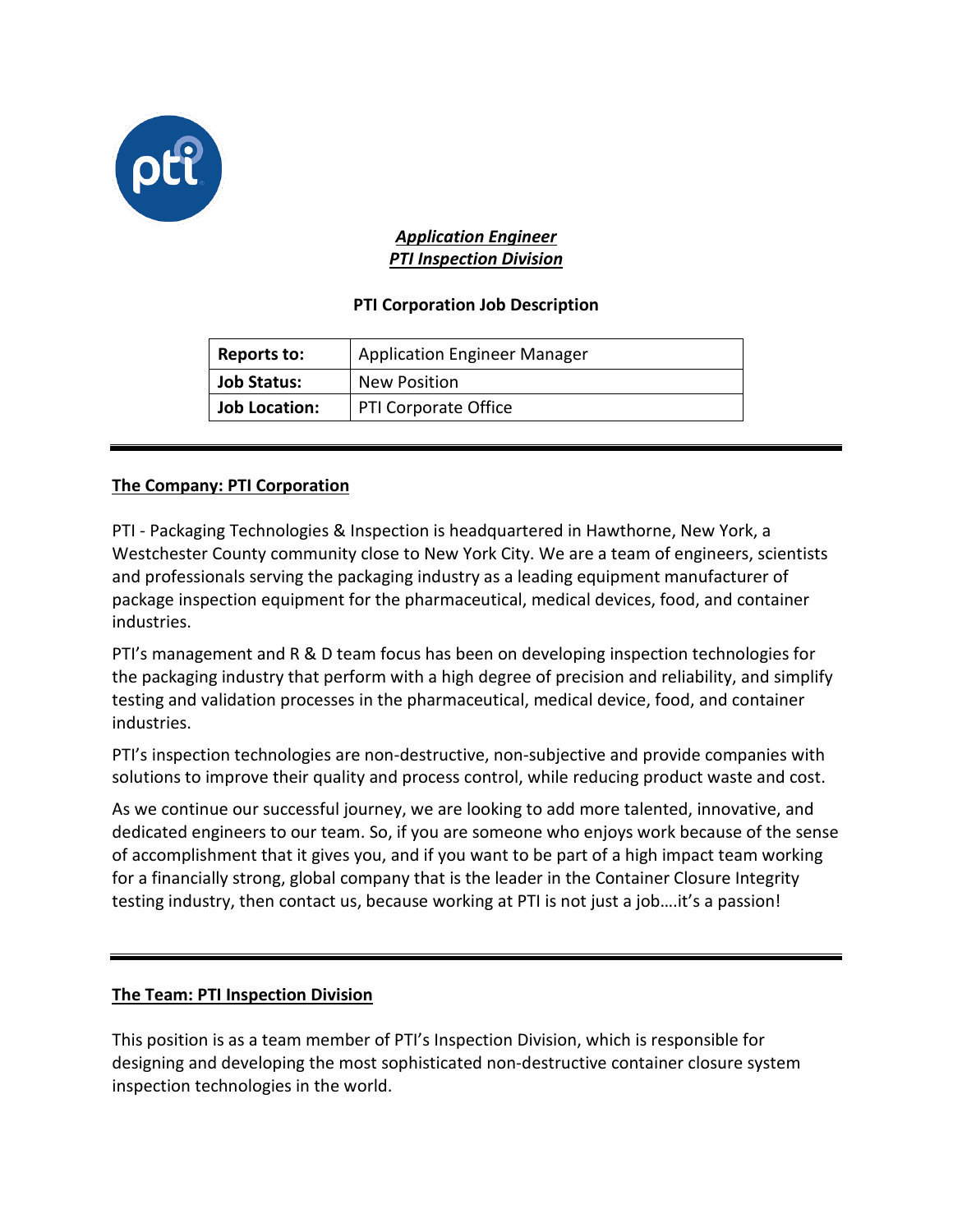### **The Role: Application Engineer**

This position is responsible for providing sales support, working with our global sales team members and customers to determine the sensory technology, hardware, software reporting requirements, product sample testing, and inspection requirements for both existing and potential new projects and applications. Responsibilities include lab work, field & virtual product demos, producing presentations and reports, inside sales support and providing technical support for the sales and marketing team. Responsibilities also include developing and testing of new technology solutions and processes that can improve product performance and marketplace positioning. This role will require the application of a wide range of basic academic knowledge, such as chemistry, knowledge of electro-mechanical systems, statistics, as well as practical thinking and creativity. This position provides the opportunity to [travel,](http://www.ehow.com/travel/) and work with engineers on leading edge products and will be a member of the Global Application Engineering organization.

#### **Essential Functions:**

- 1. Work with global sales team members to support annual goals
- 2. Work with Application Engineering Manager & GTS Team to support both developing and existing projects
- 3. Work with both Sales and Engineering Teams to determine sensory technologies, hardware, software reporting, product sample testing and reporting, and inspection system requirements for potential customer applications through lab work and field/virtual product demos
- 4. Support global sales team members with inside sales projects and growth objectives
- 5. Developing results and technology presentations for sales and marketing
- 6. Providing technical support for sales and marketing
- 7. Suggesting and testing of new approaches and technologies that can improve product performance
- 8. Involves direct interaction with customers
- 9. Respond to sales team member's and customer's needs in a fast-paced multi-tasking environment
- 10. Involves both domestic and international travel and customer interaction.
- 11. Advanced application support for customer installations and training